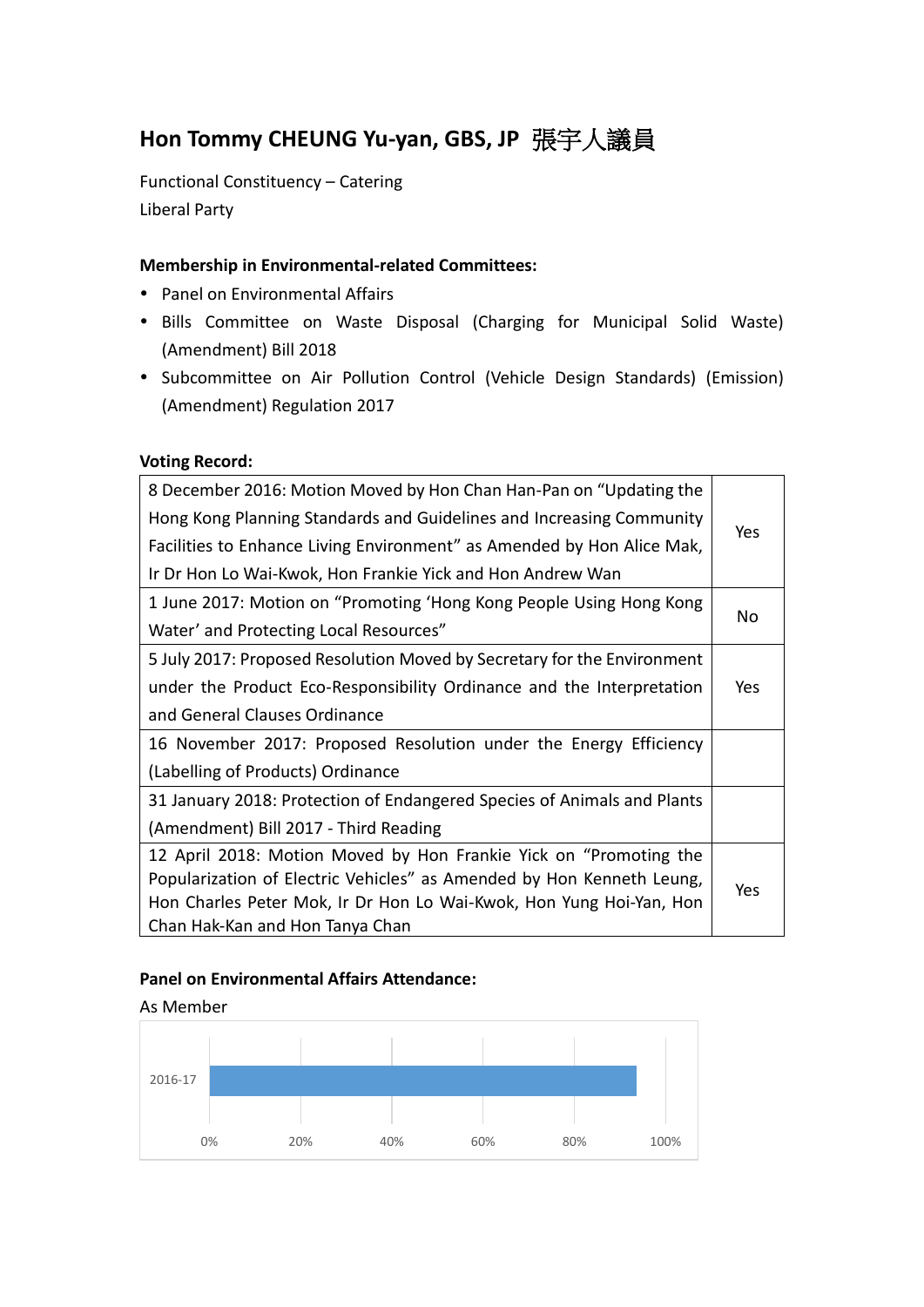As Non-Member

| 2016-17 | 2017-18 | 2018-19 | 2019-20 |
|---------|---------|---------|---------|
| Panel   | ∽       | $\sim$  |         |

## **Comments Made in Environmental-related Committees:**

Panel on Environmental Affairs

| 20161024 | 61. Mr Tommy CHEUNG said that the Liberal Party would not<br>Waste |              |  |
|----------|--------------------------------------------------------------------|--------------|--|
|          | support the staffing proposal if the duties of the proposed        |              |  |
|          | post would include work on a food waste charging scheme, if        |              |  |
|          | any. Mr CHEUNG said that, until and unless the Administration      |              |  |
|          | had confirmed that the post would not involve work which           |              |  |
|          | would be detrimental to the interests of catering industry, he     |              |  |
|          | would not support submission of the proposal to the                |              |  |
|          | Establishment Subcommittee.                                        |              |  |
| 20170123 | 20. Mr Tommy CHEUNG reiterated the concern of the catering         | Waste        |  |
|          | and hospitality industries about double levy arising from the      |              |  |
|          | implementation of municipal solid waste ("MSW") (including         |              |  |
|          | food waste) charging since the charges for waste collection        |              |  |
|          | had already been included in government rates. He urged the        |              |  |
|          | Administration to consider offsetting MSW charging by a            |              |  |
|          | corresponding reduction in rates, and providing incentives to      |              |  |
|          | encourage source separation of food waste by commercial            |              |  |
|          | and industrial ("C&I") food waste generating establishments.       |              |  |
| 20170327 | 11. Dr Elizabeth QUAT opined that the Administration should        | <b>Waste</b> |  |
|          | adopt a carrot and stick approach by offering incentives to        |              |  |
|          | individual households in the form of MSW charge rebates            |              |  |
|          | based on the amount of waste reduced while collecting the          |              |  |
|          | MSW charges. This would enhance public acceptability of the        |              |  |
|          | charging scheme. Mr Tommy CHEUNG and Mr SHIU Ka-fai                |              |  |
|          | shared similar views.                                              |              |  |
| 20170327 | 20. Mr CHAN Chi-chuen raised concern about "double                 | Waste        |  |
|          | charging" arising from the implementation of MSW charging          |              |  |
|          | since he considered that rates had already covered the waste       |              |  |
|          | collection services provided by the Government. Mr CHAN            |              |  |
|          | pointed out that in the last legislative term, the Panel had       |              |  |
|          | passed a motion demanding the Government to lower the              |              |  |
|          | rates concurrently to avoid double levy if quantity-based          |              |  |
|          | waste charging was to be introduced. Mr Tommy CHEUNG               |              |  |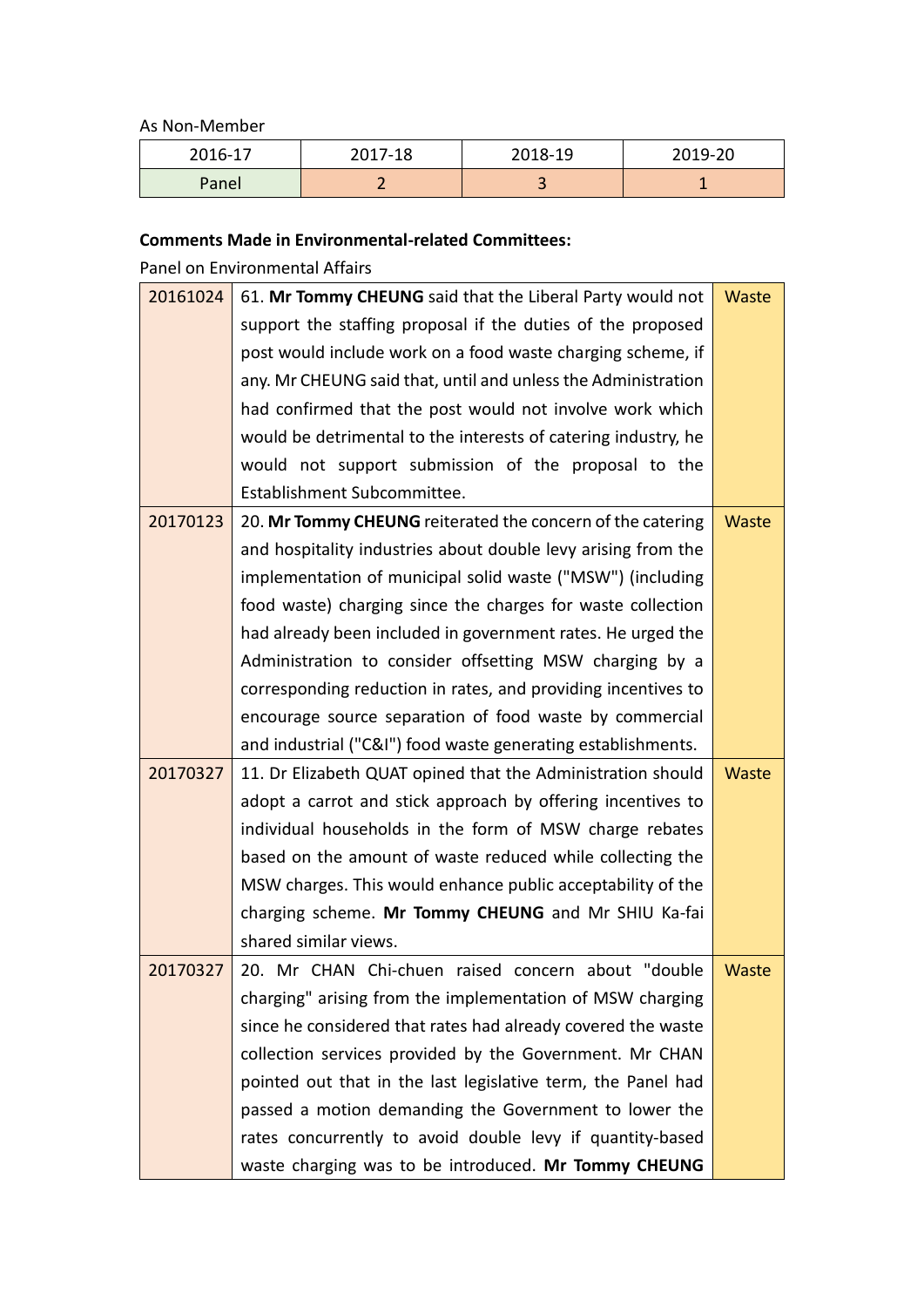|          | and Mr HO Kai-ming expressed similar concern.                    |              |  |  |
|----------|------------------------------------------------------------------|--------------|--|--|
| 20170424 | 7. Mr Tommy CHEUNG disclosed that one of his companies           |              |  |  |
|          | took part in the open tender conducted by the Government         |              |  |  |
|          | for selecting glass management contractors under the             |              |  |  |
|          | producer responsibility scheme ("PRS") on glass beverage         |              |  |  |
|          | containers. He opined that the recycling of such containers      |              |  |  |
|          | would be conducted more efficiently if the Administration        |              |  |  |
|          | could offer incentives to the general public, for example, by    |              |  |  |
|          | operating a "deposit-and-return system" for consumers to         |              |  |  |
|          | deposit glass containers at refuse collection points ("RCPs")    |              |  |  |
|          | by the Food and Environmental Hygiene<br>managed                 |              |  |  |
|          | Department ("FEHD"), in return for financial or other            |              |  |  |
|          | incentives. Mr CHEUNG also enquired whether the proposed         |              |  |  |
|          | permanent post would coordinate the preparatory work for         |              |  |  |
|          | drafting the legislation for regulating the recycling of waste   |              |  |  |
|          | cooking oils ("WCO") and preventing such oils from re-           |              |  |  |
|          | entering the food chain.                                         |              |  |  |
| 20180719 | 17. Mr Tommy CHEUNG said that his company had                    | Waste        |  |  |
|          | participated in the tendering for two of the glass management    |              |  |  |
|          | contracts but was not awarded any of both. He opined that        |              |  |  |
|          | the Government should provide affordable land for private        |              |  |  |
|          | waste glass recycling operations to help reduce the operating    |              |  |  |
|          | costs of this business. He also expressed disappointment that    |              |  |  |
|          | the Housing Department had rejected the use of eco-pavers        |              |  |  |
|          | in its development projects.                                     |              |  |  |
| 20180719 | 42. Mr Tommy CHEUNG said that the Liberal Party objected         | Waste        |  |  |
|          | to the proposal in question. He considered that the              |              |  |  |
|          | construction costs of [Organic Resources Recovery Centre         |              |  |  |
|          | Phase 1] and [Organic Resources Recovery Centre Phase 2]         |              |  |  |
|          | were exorbitant, and the anaerobic digestion and composting      |              |  |  |
|          | technologies were uneconomical to be used in Hong Kong,          |              |  |  |
|          | particularly because the facilities required large areas of land |              |  |  |
|          | and the compost produced would need to be dewatered if it        |              |  |  |
|          | was not used on site.                                            |              |  |  |
| 20181126 | 39. Mr Tommy CHEUNG urged the Administration to                  | <b>Waste</b> |  |  |
|          | comprehensive<br>facilitate<br>formulate<br>policies to<br>waste |              |  |  |
|          | reduction in the C&I sectors, and to foster the sustainable      |              |  |  |
|          | development of local recycling industries, with a view to        |              |  |  |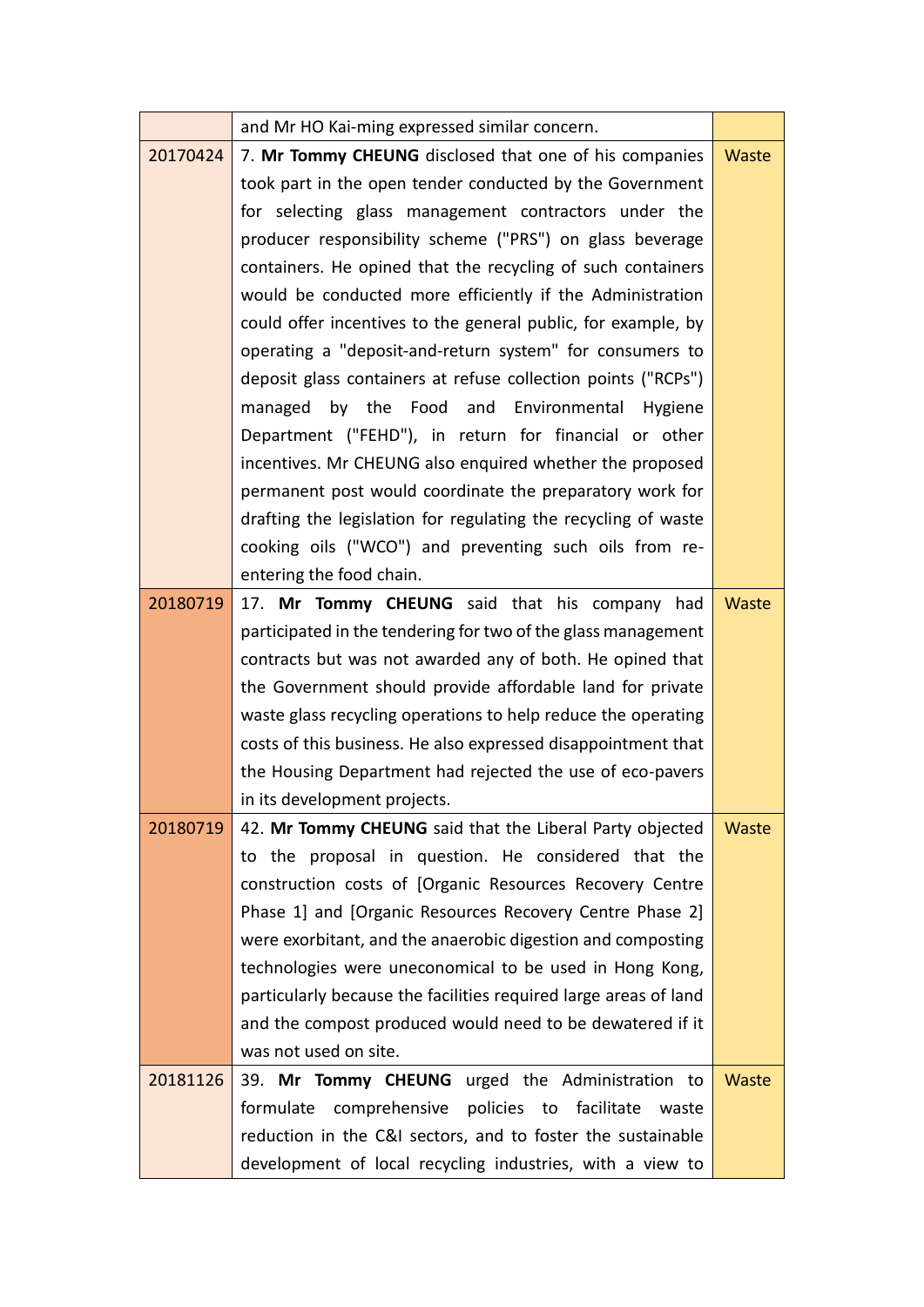|  | $\parallel$ providing more outlets for the recovered materials, especially |  |
|--|----------------------------------------------------------------------------|--|
|  | waste glass, waste plastics and food waste.                                |  |

Bills Committee on Waste Disposal (Charging for Municipal Solid Waste) (Amendment) Bill 2018

| 20181205 | 1. | Mr CHEUNG commented that the Bill was not well written and             |
|----------|----|------------------------------------------------------------------------|
|          |    | enquired about the following:                                          |
|          |    | (a) how the Administration would assess the effectiveness of the       |
|          |    | proposed charging scheme for the disposal of municipal solid           |
|          |    | waste ("MSW") ("the proposed charging scheme") in achieving the        |
|          |    | relevant policy objectives including waste reduction; and              |
|          |    | (b) the manpower resources required in relevant government             |
|          |    | bureaux/departments for the proposed implementation of MSW             |
|          |    | charging and the related financial implications.                       |
|          | 2. | Mr CHEUNG queried whether the proposed charging levels of              |
|          |    | designated bags ("DBs"), designated labels ("DLs") and gate fee        |
|          |    | would be increased soon after the implementation of the                |
|          |    | proposed charging scheme if the expected outcomes were not             |
|          |    | adequately achieved.                                                   |
| 20190520 | 3. | Mr CHEUNG expressed concern about the inconvenient locations           |
|          |    | of some Community Green Stations ("CGSs"). He called on the            |
|          |    | Administration to expedite the setting up and/or commissioning of      |
|          |    | CGSs in all districts.                                                 |
|          | 4. | Mr CHEUNG suggested that the mode of operation and facilities of       |
|          |    | refuse collection points ("RCPs") should be modified so that RCPs      |
|          |    | would be utilized for the recovery of certain types of materials (e.g. |
|          |    | glass and plastic bottles) regularly at designated hours.              |
|          | 5. | Mr CHEUNG said that he generally disagreed with the widespread         |
|          |    | use of surveillance camera systems in public places. He also           |
|          |    | suggested that the current off-peak hours of RCPs should be            |
|          |    | designated for resource recovery in future, so as to better utilize    |
|          |    | RCPs and help reduce the transportation costs of recyclables that      |
|          |    | would otherwise have to be collected directly and inefficiently        |
|          |    | from various other sources of waste generation/recovery.               |
|          | 6. | Mr CHEUNG asked about the current coverage of the pilot scheme         |
|          |    | on collection of food waste from commercial and industrial ("C&I")     |
|          |    | sources, and whether the Administration would expand the scale         |
|          |    | of the pilot scheme to complement the implementation of the            |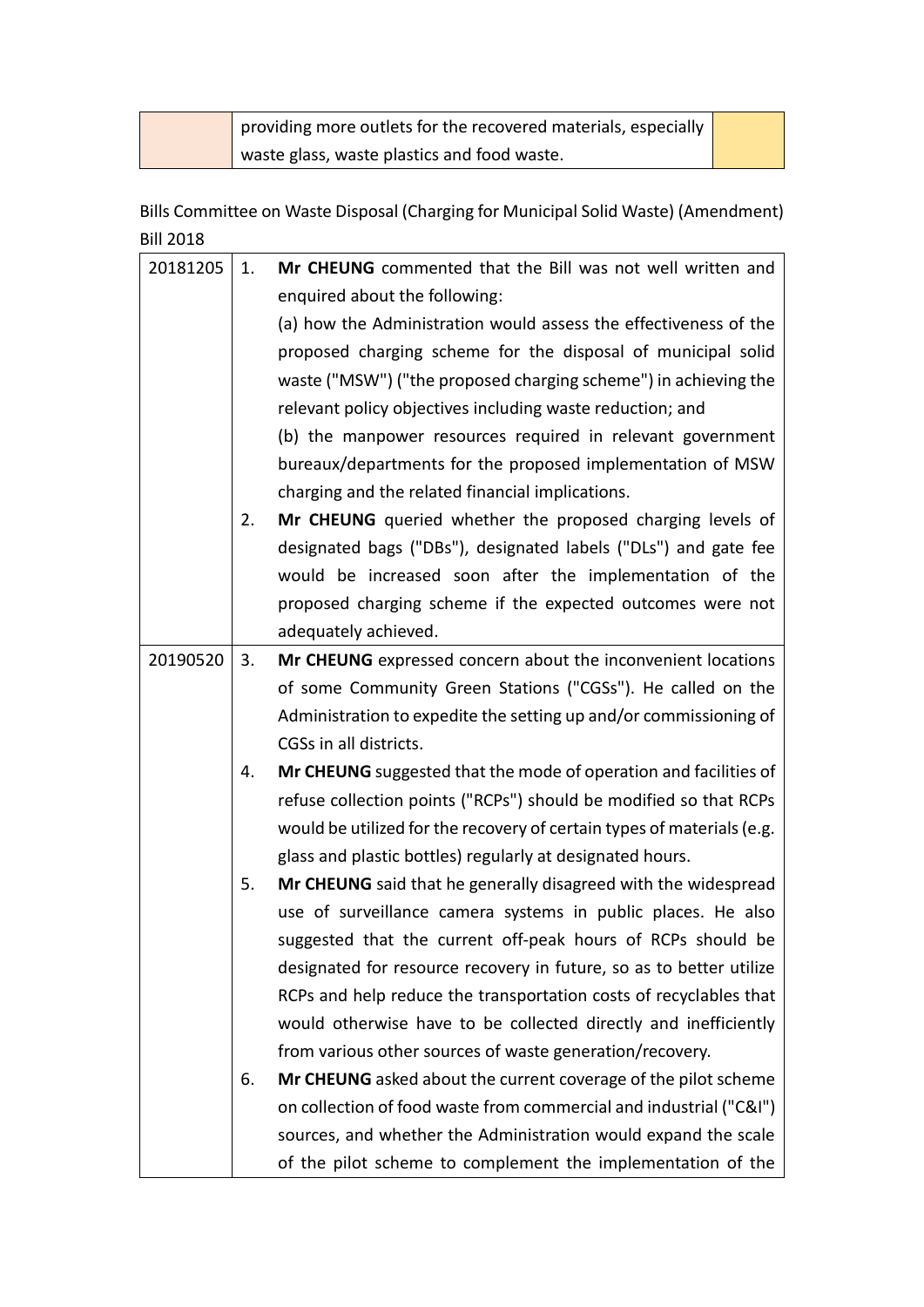|          |    | proposed municipal solid waste ("MSW") charging scheme (if the<br>Waste Disposal (Charging for Municipal Solid Waste) (Amendment) |
|----------|----|-----------------------------------------------------------------------------------------------------------------------------------|
|          |    | Bill 2018 ("the Bill") was passed).                                                                                               |
|          | 7. | The Deputy Chairman, Dr QUAT, Mr CHEUNG, Mr CHENG and Mr                                                                          |
|          |    | OR raised the following views and questions in respect of the use                                                                 |
|          |    | of surveillance camera systems:                                                                                                   |
|          |    | (a) the Administration should provide information as follows: (i)                                                                 |
|          |    | the numbers of surveillance cameras installed/to be installed by                                                                  |
|          |    | EPD and FEHD respectively, and (ii) relevant statistics to                                                                        |
|          |    | demonstrate the effectiveness of the surveillance camera systems                                                                  |
|          |    | in deterring fly-tipping activities;                                                                                              |
|          |    | (b) given that there were many fly-tipping black spots across the                                                                 |
|          |    | territory, and fly-tipping activities could be shifted to locations                                                               |
|          |    | where surveillance camera systems were not installed, how the                                                                     |
|          |    | Administration would ensure that the surveillance cameras it                                                                      |
|          |    | deployed would provide sufficient coverage, including whether                                                                     |
|          |    | surveillance cameras with mobility features would be introduced                                                                   |
|          |    | for efficient redeployment if and when necessary; and                                                                             |
|          |    | (c) how the Administration would tackle the fly-tipping problem at                                                                |
|          |    | a black spot if relevant stakeholders raised objection to the                                                                     |
|          |    | installation of a surveillance camera system at the location.                                                                     |
| 20191111 | 8. | Mr CHEUNG asked about:                                                                                                            |
|          |    | (a) the current number of surveillance cameras installed by the                                                                   |
|          |    | Environmental Protection Department ("EPD") at fly-tipping black                                                                  |
|          |    | spots of construction and demolition ("C&D") waste;                                                                               |
|          |    | (b) recent numbers of successful prosecution cases arising from                                                                   |
|          |    | the use of surveillance camera systems;                                                                                           |
|          |    | (c) the estimated number of additional surveillance cameras to be                                                                 |
|          |    | installed by the Administration for the implementation of the                                                                     |
|          |    | proposed MSW charging scheme (if the Waste Disposal (Charging                                                                     |
|          |    | for Municipal Solid Waste) (Amendment) Bill 2018 ("the Bill") was                                                                 |
|          |    | passed); and                                                                                                                      |
|          |    | (d) how EPD conducted enforcement actions against illegal C&D                                                                     |
|          |    | waste disposal at locations without any surveillance camera.                                                                      |
|          | 9. | Mr CHEUNG requested the Administration to provide recent                                                                          |
|          |    | statistics, in tabular form, on the successful cases of prosecution                                                               |
|          |    | against illegal C&D waste disposal that did not involve the use of                                                                |
|          |    | surveillance camera systems, with breakdowns by enforcement                                                                       |